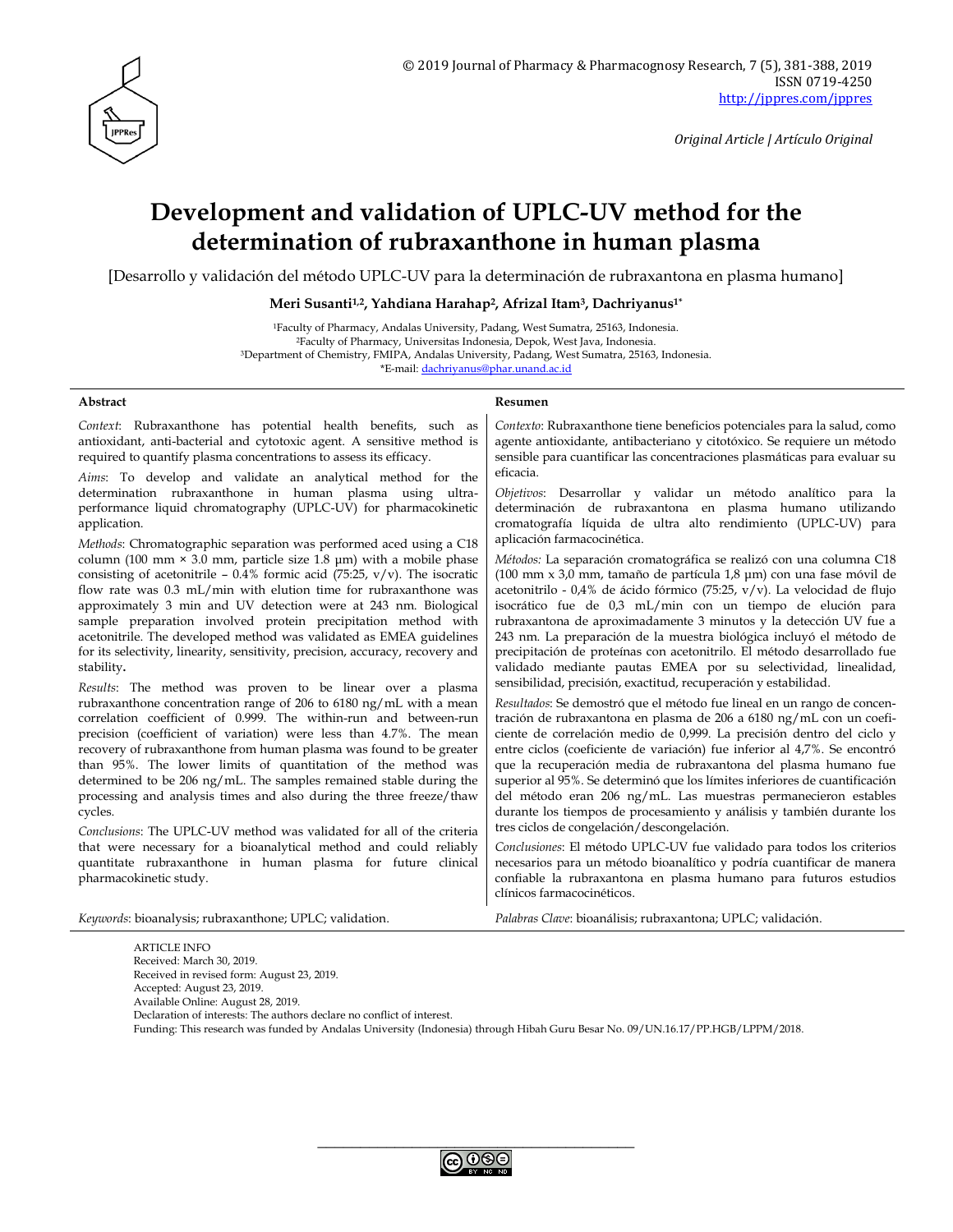#### **INTRODUCTION**

Rubraxanthone (Fig. 1) is a pharmacologically active constituent isolated from stem bark of *Garcinia cowa* (Ritthiwigrom et al., 2013). Numerous studies indicate that rubraxanthone exerts a variety of bioactive and pharmacological effects, such as anti-inflammatory agent (Wahyuni et al., 2017), antimicrobial and antioxidant (Lee and Chan, 1977; Dachriyanus et al., 2003). It also has anticancer activity against breast cancer (MCF-7), human prostate cancer (DU-145) and lung cancer (H-460) (Wahyuni et al., 2015) as well as can reduce total cholesterol and triglyceride levels in the blood of male rats (Dachriyanus et al., 2006).



Several analytical methods for determining rubraxanthone in *G. cowa* bark extract using HPTLC (Dachriyanus et al., 2017) and HPLC (Susanti et al., 2018) were published. However, there is no method reported for the determination of rubraxanthone in human plasma. This study describes the simple, fast, precise, and accurate UPLC-UV method for determining rubraxanthone in human plasma.

#### **MATERIAL AND METHODS**

#### **Instrumentation**

UPLC-UV system (Agilent 1290 Infinity II LC system, Germany) equipped with G7102A high speed and G7117B photo Diode Array Detector (DAD) was utilized.

#### **Chemicals and reagents**

Rubraxanthone was isolated from *G. cowa* Roxb (Susanti et al., 2018). Mangostin as internal standard (IS) was purchased from Andalas Sitawa Fitolab. The structure for rubraxanthone,  $C_{24}H_{26}O_6$ and mangostin are depicted in Fig. 1. Acetonitrile and methanol were HPLC-grade and were purchased from Merck. The other chemicals and reagents were analytical grade.

#### **Chromatographic conditions**

The analytical column ZORBAX RRHD Eclipse Plus C18 (100 mm  $\times$  3.0 mm id, 1.8 µm) was used. The mobile phase consisted of a mixture of acetonitrile and 0.4% formic acid, at volume ratio of 75:25. It was prefiltered through a Millipore 0.22 µm filter followed by sonication prior to use for analysis and pumped at a flow rate of 0.3 mL/min. The DAD was set in 243 nm. The column temperature was set at  $20 \pm 3$  °C.

#### **Preparation of standard solutions and quality control samples**

Primary stock solutions of rubraxanthone (1 mg/mL) and mangostin (1 mg/mL) were prepared in methanol. Then, diluted with methanol to obtain the certain concentration. Human plasma was obtained from Indonesian Red Cross Society. Human plasma calibration standards of rubraxanthone were prepared by spiking an appropriate amount of the working standard solutions into human plasma. The concentration range of rubraxanthone in calibration curve was 206–6180 ng/mL and Quality Control (QC) samples were prepared at three concentrations that were low  $(616 \text{ ng/mL})$ , medium  $(2570 \text{ ng/mL})$ , and high (4934 ng/mL).

#### **Sample preparation**

A volume of 150 μL of human plasma containing certain concentrations of rubraxanthone was added 50 μL of mangostin working solution (20 μg/mL) vortex-mixed for 30 sec. Three parts of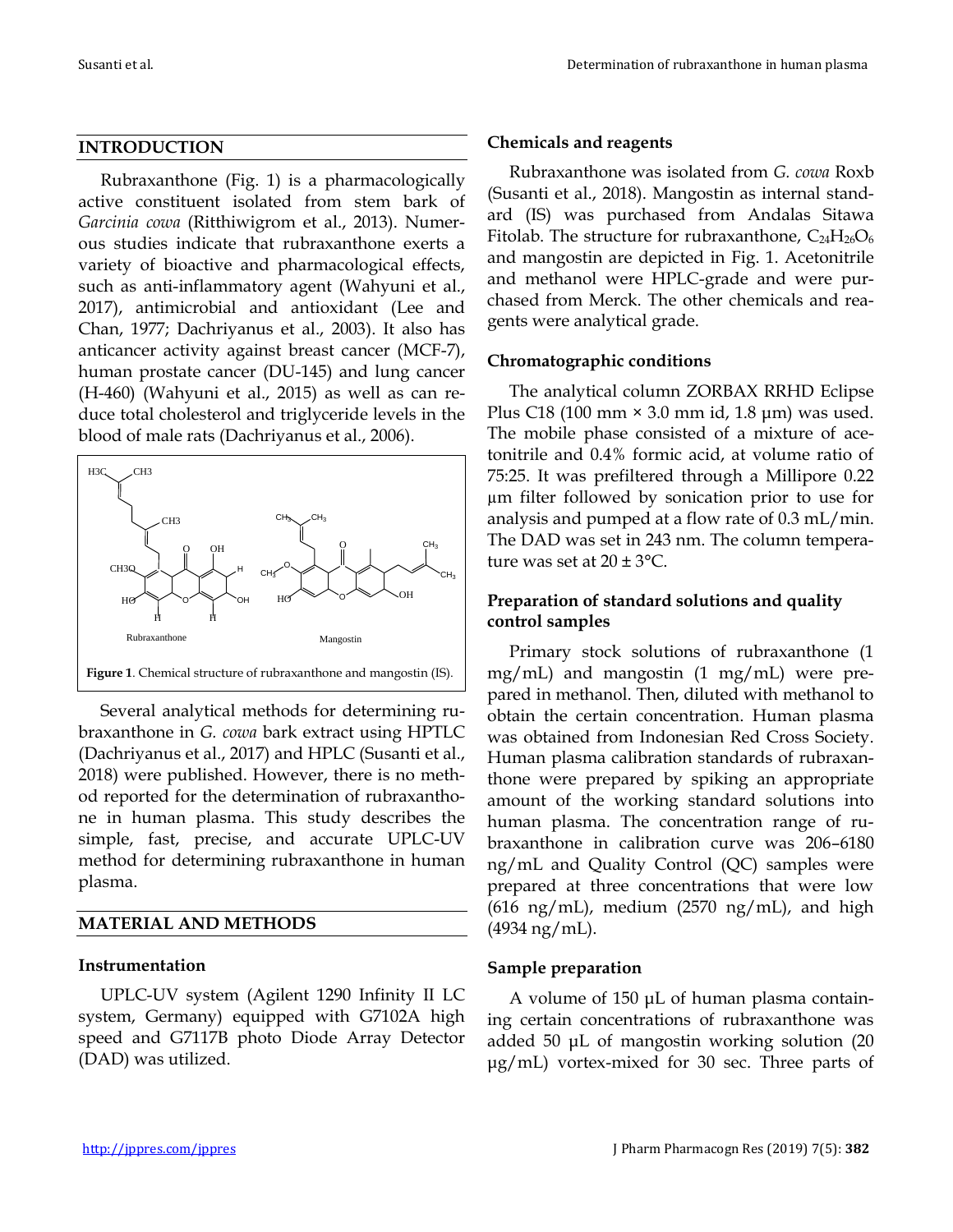acetonitrile (300 μL) were added to the precipitate protein in plasma, vortex-mixed for 2 min and centrifuged at 10 000 rpm for 10 min. A 5 μL aliquot of the supernatant was injected into the UPLC-UV system.

# **Validation of method**

The method was validated in accordance with EMEA (2011).

#### *Selectivity*

Selectivity was studied by comparing chromatograms of six blank plasma samples with plasma samples spiked with rubraxanthone and mangostin. Each blank sample was tested for interference, and selectivity was ensured at the lower limit of quantification (LLOQ). Absence of interfering components was accepted where the % diff was less than 20% of the lower limit of quantification for the analyte and 5% for the internal standard.

# *Linearity*

Linearity of the analytes was evaluated using freshly prepared samples covering the analysis range. The calibration curve of rubraxanthone was constructed by plotting the peak area ratios of the respective analyte to the internal standard (y) against the analyte concentration (x) (expressed as ng/mL). The procedure was carried out in triplicate for each concentration. The lowest concentration of the analytes with an accuracy of 80–120%, as well as the coefficient of variation of <20% was regarded as the lowest limit of quantification (LLOQ). This concentration was used as the first calibration point for the calibration curve.

The applied requirements for a valid calibration model were a regression coefficient higher than  $0.990$  ( $R<sup>2</sup>$ ), and the residuals and coefficient of variation (CV%) to be within  $\pm 20\%$  at the lower limit of quantification (LLOQ) and  $\pm$  5% for the rest of the concentrations tested.

# *Recovery*

The extraction recovery of rubraxanthone was assessed by assaying three sets of samples at three concentration levels (616, 2570 and 4934 ng/mL) rubraxanthone and mangostin were: (A) spiked into plasma before extraction; and (B) spiked directly into equivalent volumes of acetonitrile. The extraction recovery, also known as absolute recovery, was determined by comparing the rubraxanthone peak area obtained from Set A samples with that from Set B samples.

# *Precision and accuracy*

For precision and accuracy studies, samples were prepared at four concentration levels: the lower limit of quantification (LLOQ), low (LQC), medium (MQC), and high (HQC) quality controls, corresponding to 206, 616, 2570, and 4934 ng/mL of rubraxanthone , respectively, with six replicates each. The within-run and between-run precision were determined by analyzing the prepared samples on the same and three different days, respectively. Precision was characterized by the percent coefficient of variation (%CV) whereas accuracy was expressed %diff.

# *Carry over*

During the validation process, carry-over was determined by injecting blanks after previously injected with upper limit of quantification of analyte (ULOQ) on five replicates. Carry over on blanks should not be more than 20% of LLOQ and 5% for default

# *Stability*

The stability of rubraxanthone in human plasma was investigated by analyzing QC samples at LQC of (616 ng/mL) and HQC (4934 ng/mL) after storage under different conditions: (1) the freeze-thaw stability of rubraxanthone in human plasma was evaluated after three freeze-thaw cycles; (2) the short-term stability was determined by placing plasma samples at room temperature (25°C) for 6 h; (3) the long-term stability was tested after storing the samples at −20°C for 1 month or at 4°C for 15 days; (4) the post-preparative stability was evaluated after keeping the samples in the autosampler at 20°C for 24 h.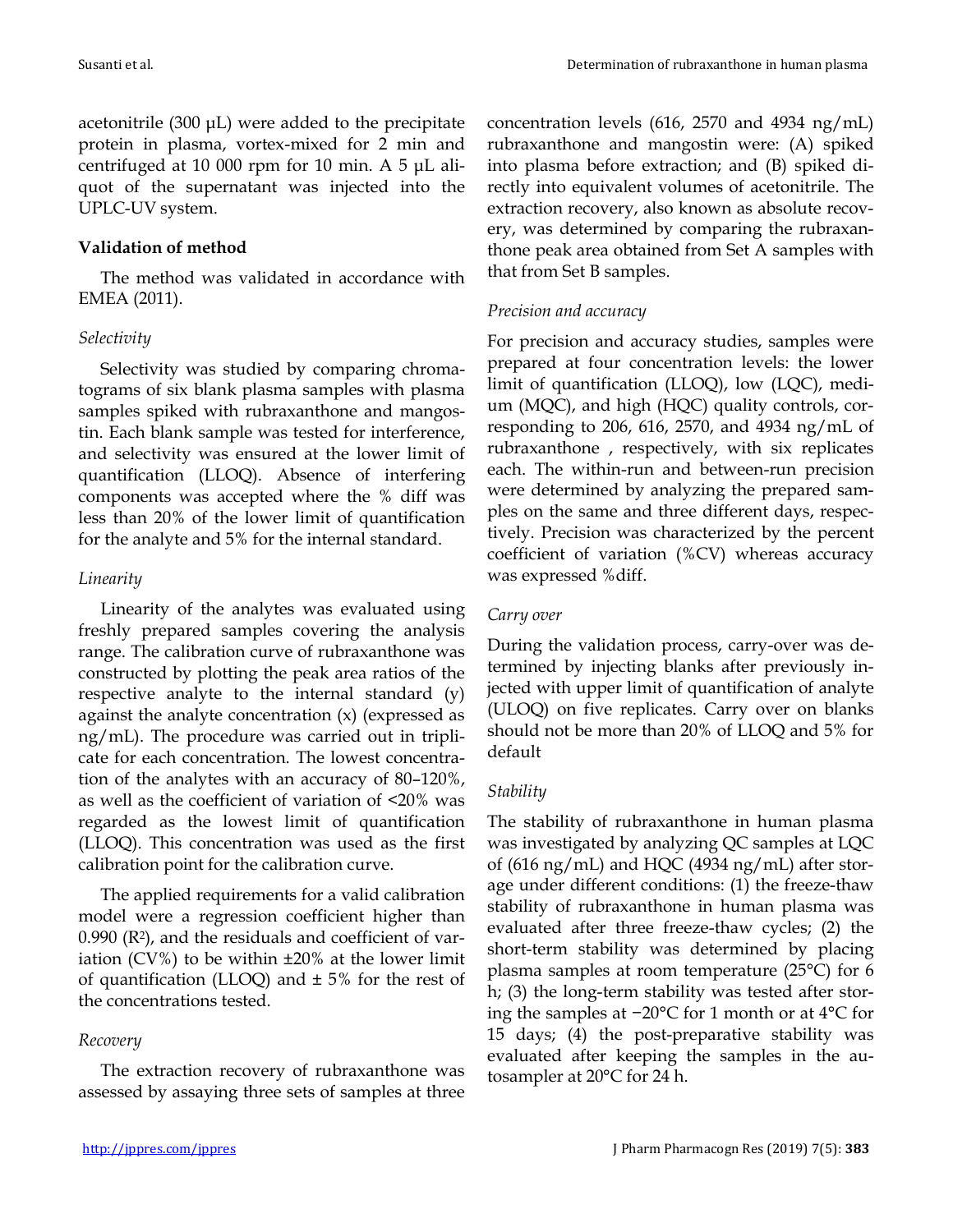#### **RESULTS**

### **Optimization of sample preparation**

An efficient sample preparation method is very important for accurate and reliable UPLC-UV assays. A simple and rapid protein precipitation pretreatment was employed in this study. Acetonitrile was chosen as the solvent for sample preparation, because it exhibited to be the superior organic plasma protein precipitant, particularly at volume ratios, 2:1 (precipitant: plasma).

# **Optimization method**

The developed UPLC-UV method was applied for determination of rubraxanthone in human plasma*.* To optimize the UPLC-UV assay parameters, the mobile phase composition was studied. A satisfactory separation was obtained with a mobile phase consisting of acetonitrile – 0.4% formic acid (75:25,  $v/v$ ) with a flow rate 0.3 mL/minute. Increasing acetonitrile concentration to more than 77% led earlier elution of the rubraxanthone peak but with excessive tailing. At lower acetonitrile concentration (<73%), separation occurred too late. The typical chromatograms for the blank plasma, rubraxanthone and mangostin (IS) are given in Fig. 2A-C. The system suitability parameters are given in Table 1.

#### **Table 1.** System suitability data.

| Parameters                       | Value |
|----------------------------------|-------|
| Capacity factor (k')             | 3.517 |
| Resolution factor (Rs)           | 8.666 |
| Selectivity factor $(\alpha)$    | 1.563 |
| Number of theoretical plates (N) | 13454 |

# **Method validation**

#### *Selectivity*

Selectivity was evaluated by extracting six different blank plasma samples. The absence of interfering peaks at the retention time of rubraxanthone was considered as evidence for selectivity of the method. The chromatogram of rubraxanthone and mangostin standard solution in methanol is showed in Fig. 2A. This result presented 2 peaks with retention time 3.168 (rubraxanthone) and 4.551 (mangostin) respectively, with a resolution of 8.666. The chromatogram of blank plasma spiked with rubraxanthone and mangostin (Fig. 2C) also showed two peaks with retention time similar to chromatogram of rubraxanthone and mangostin standard solution while the chromatogram of blank plasma (Fig. 2B) showed no peak at retention time of rubraxanthone and mangostin. The result showed that there was no interference endogenous compound from the blank plasma of the six different sources.

# *Linearity and range (calibration curves)*

The calibration curves of rubraxanthone in human plasma were obtained based on the peak area ratio of rubraxanthone to mangostin (y) *vs.* the rubraxanthone concentration (x), showing a good linear relationship over the range of 206 - 6180 ng/mL. A typical calibration curve equation was  $y= 0.0004x + 0.0429$  (R<sup>2</sup> = 0.9997). The lower limit of quantification (LLOQ) of rubraxanthone in human plasma was 206 ng/mL; with the coefficient of variation (CV) of 2.84%, which was <20% (EMEA, 2011).

# *Recovery*

The absolute recovery of rubraxanthone and mangostin is shown in Table 2. The extraction recovery for rubraxanthone ranged from 96.96 – 100.17% over the three QC concentration levels, while the extraction recovery of mangostin was 97.57%. These results suggested that the extraction method could provide high extraction efficiency (EMEA, 2011).

# *Precision and accuracy*

Precision and accuracy were calculated by within-run and between-run variation of QC sample in six replicates at four concentrations as shown in Table 3. The precision (%CV) values of within-run and between-run analysis were 2.84 - 3.24% and 0.88 – 4.61%, respectively. Whereas the range for within-run accuracy (%different) for rubraxanthone was 0.27 – 8.91%, and range for between-run accuracy (%different) was 0.12 – 12.24%. These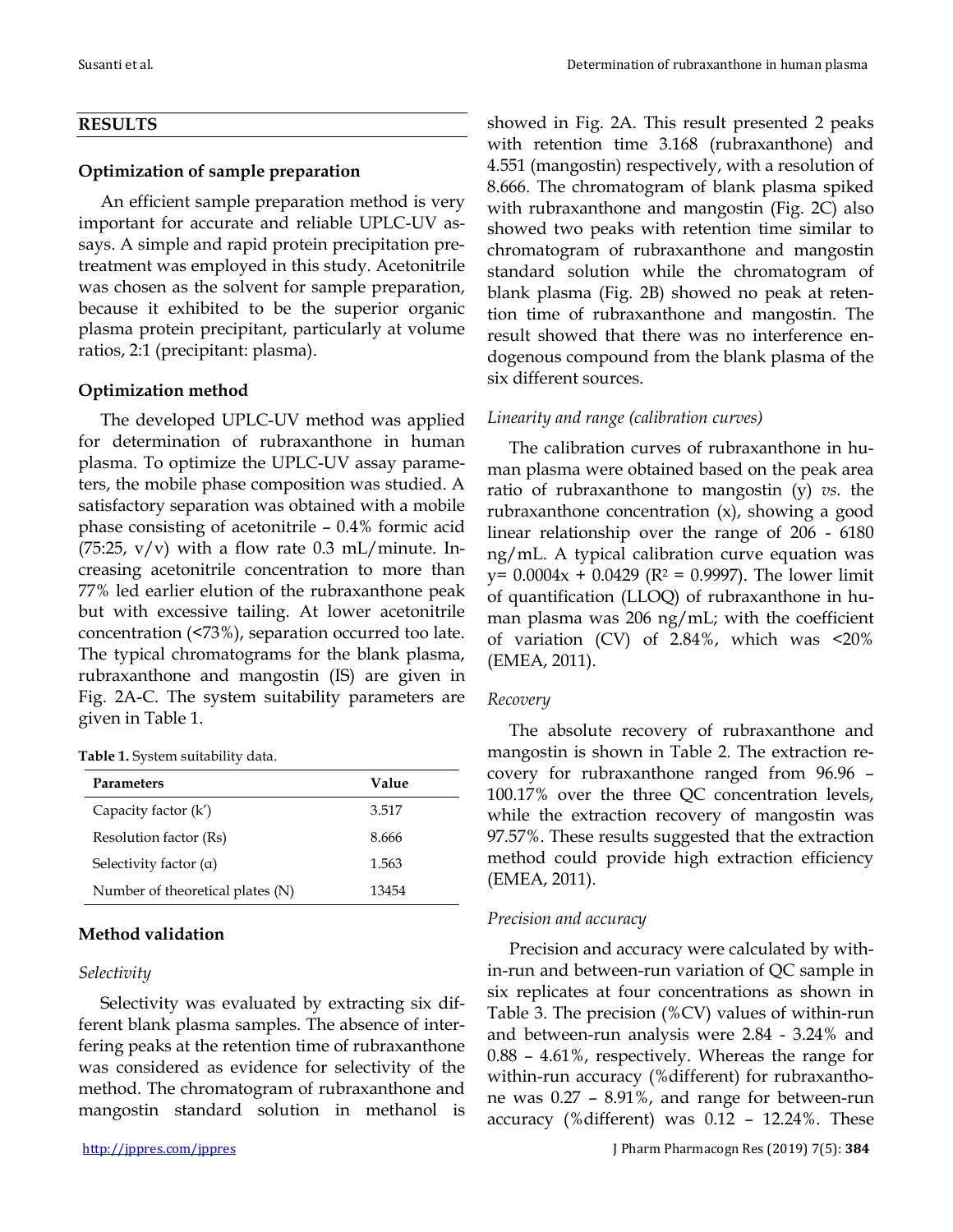results showed that this method fulfilled acceptance criteria of EMEA (2011) because these

values were <15%.

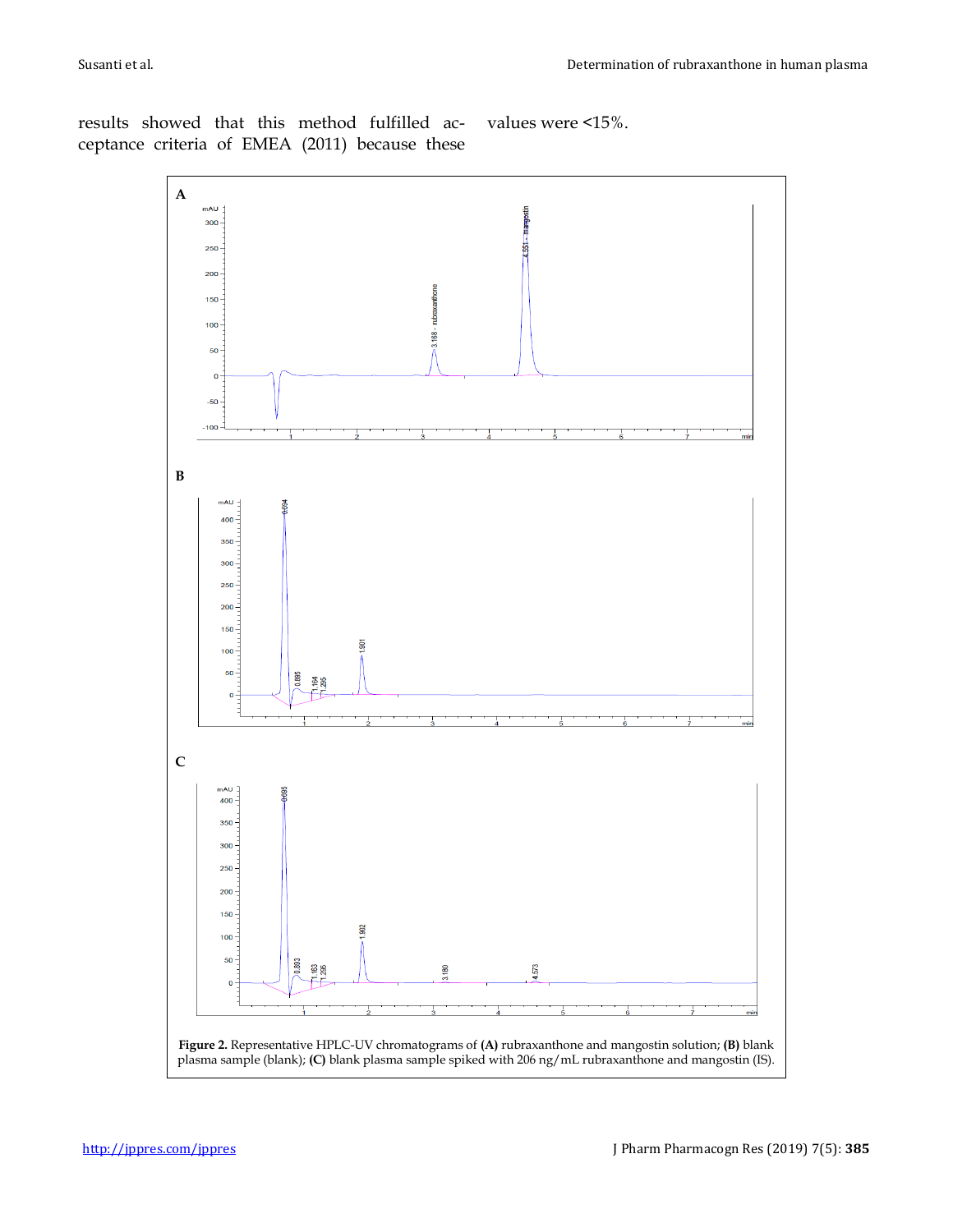| Compound      | Nominal concentration | Recovery          | $\%$ CV |
|---------------|-----------------------|-------------------|---------|
|               | (ng/mL)               | $mean \pm SD$     |         |
| Rubraxanthone | -616                  | $96.97 \pm 0.78$  | 0.80    |
|               | 2570                  | $100.17 \pm 0.36$ | 0.36    |
|               | 4934                  | $98.98 \pm 1.23$  | 1.24    |
| Mangostin     | 2000                  | $97.57 \pm 2.68$  | 2.75    |

**Table 2.** Recovery for rubraxanthone and mangostin in human plasma (n = 5).

| <b>Table 3.</b> Accuracy and precision of rubraxanthone in human plasma. |  |
|--------------------------------------------------------------------------|--|
|--------------------------------------------------------------------------|--|

| Analyte     | Actual concentration<br>(ng/mL) | Mean measured concentration | Precision | Accuracy            |
|-------------|---------------------------------|-----------------------------|-----------|---------------------|
|             |                                 | (ng/mL)                     | $($ % CV) | $\frac{0}{0}$ Diff) |
| Within-run  | 206                             | $170.42 \pm 4.84$           | 2.84      | 14.24 - 19.54       |
|             | 616                             | $609.10 \pm 21.21$          | 3.24      | $0.93 - 8.91$       |
|             | 2570                            | $2709.23 \pm 79.07$         | 2.92      | $0.27 - 8.15$       |
|             | 4934                            | $4623.29 \pm 84.88$         | 2.84      | $5.96 - 8.48$       |
| Between-run | 206                             | $172.46 \pm 3.24$           | 3.01      | $12.32 - 16.01$     |
|             | 616                             | $595.21 \pm 12.23$          | 4.61      | $1.16 - 12.24$      |
|             | 2570                            | $2932 \pm 43.56$            | 0.88      | $0.14 - 2.54$       |
|             | 4934                            | $4598 \pm 67.45$            | 1.36      | $6.12 - 9.23$       |

Values are expressed as mean  $\pm$  SD (n=6).

#### *Carry over*

Carry over after injection high concentration of rubraxanthone was in ranges from 2.02 - 3.37% of the LLOQ response, while the % carry-over the mangostin was in the range of 0.05 - 0.09%. Based on the research, the carry over test results did not exceed the requirements (should not be greater than 20% of the lower limit of quantification), so can be concluded during the analysis process takes place there was no carry over meaningful between injections*.*

#### *Stability*

The stability test of rubraxanthone in plasma was evaluated under different temperature and storage condition and was performed at LQC (616 ng/mL) and HQC (4934 ng/mL) in three replicates. The data for stability experiments are summarized in Table 4. These results suggested that rubraxanthone was stable under different storage conditions (stability data in Table 3).

#### **DISCUSSION**

During UPLC-UV method development, different options were examined to optimize detection parameters, chromatography conditions, and sample extraction. The UV detector was used for the estimation of rubraxanthone at 243 nm to maximize the signal of the drug and minimize the signal of plasma interferents. The compositions of mobile phase were optimized through several trials to achieve good resolution and symmetric peak shape for rubraxanthone. Optimization of UPLC-UV conditions performed on chromatographic parameters including; capacity factor, resolution and selectivity of the various compositions, and velocity of mobile phase. The mobile phase that resulted in optimum results was composed of a mixture of acetonitrile – 0.4% formic acid (75:25,  $v/v$ ) with a flow rate 0.3 mL/minute. It was found that the values of the calculated parameters were within the acceptable limits at 243 nm, where the capacity factor  $(k')$  was between 2 - 10, resolution  $(R)$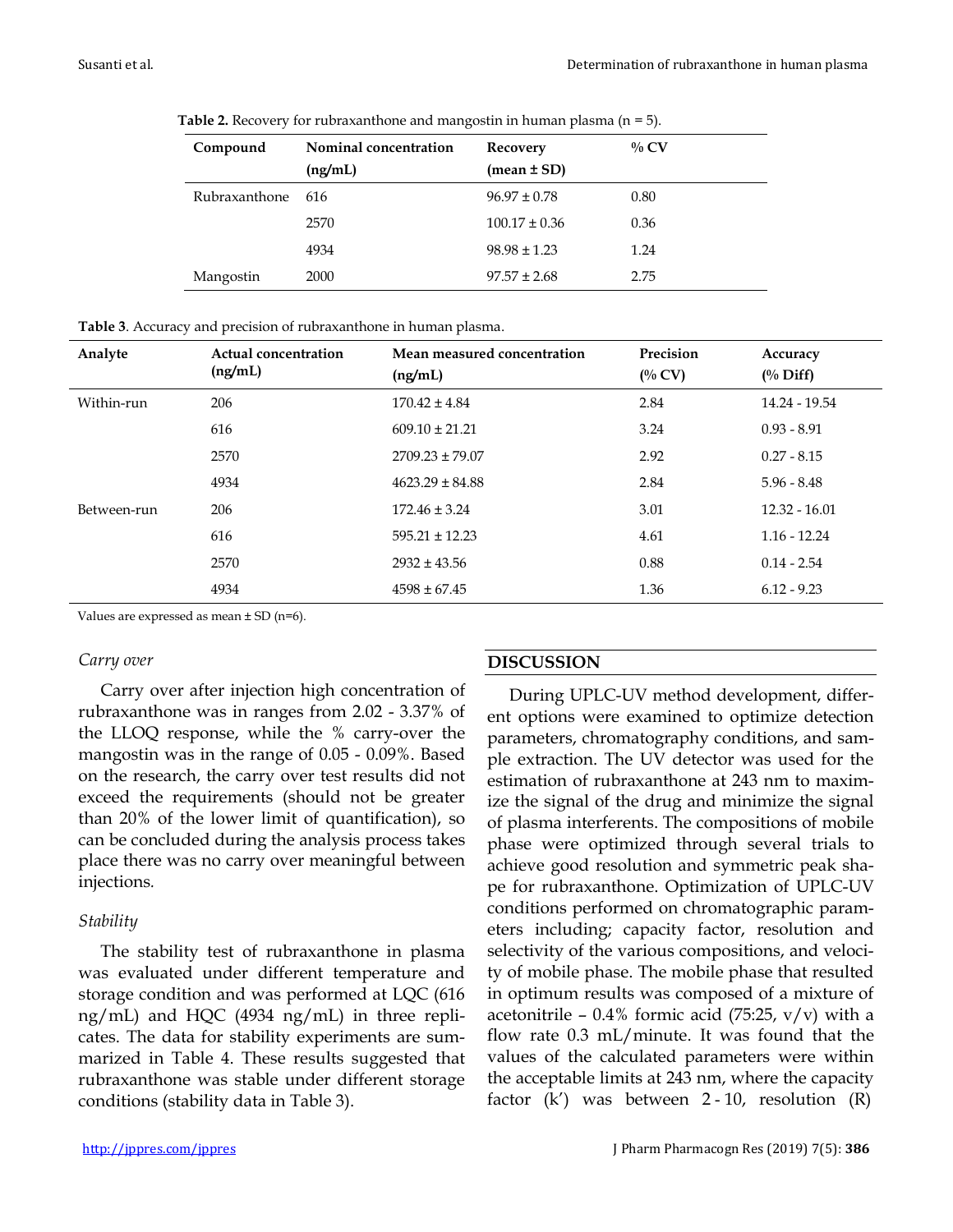| Storage condition                                | <b>Actual concentration</b><br>(ng/mL) | Mean measured concentration<br>(ng/mL) | $\%$ Diff      |
|--------------------------------------------------|----------------------------------------|----------------------------------------|----------------|
| 3 Freeze thaw cycle                              | 616                                    | $611.09 \pm 11.03$                     | $0.49 - 2.89$  |
|                                                  | 4934                                   | $4966.22 \pm 59.27$                    | $5.94 - 10.65$ |
| Short-term stability for 6 h $(25^{\circ}C)$     | 616                                    | $636.89 \pm 23.72$                     | $0.63 - 7.06$  |
|                                                  | 4934                                   | $4931.31 \pm 49.02$                    | $4.16 - 8.02$  |
| Long-term stability for 1 month $(-20^{\circ}C)$ | 616                                    | $582.82 \pm 16.43$                     | $2.58 - 7.78$  |
|                                                  | 4934                                   | $4893.25 \pm 12.37$                    | $5.43 - 8.99$  |
| Long-term stability for 2 weeks $(4^{\circ}C)$   | 616                                    | $601.31 \pm 68.45$                     | $3.11 - 13.29$ |
| Autosampler for 24 h (20°C)                      | 4934                                   | $4911.20 \pm 57.78$                    | $6.90 - 10.65$ |
|                                                  | 616                                    | $624.98 \pm 31.27$                     | $0.49 - 7.06$  |
|                                                  | 4934                                   | $4902.28 \pm 5.65$                     | $4.16 - 5.94$  |

**Table 4.** Stability of rubraxanthone in human plasma under different storage conditions.

Values are expressed as mean  $\pm$  SD (n=3).

between the two eluted peaks was >2, selectivity factor  $(\alpha)$  >1 and number of theoretical plates  $(N)$  $> 2000.$ 

An efficient sample preparation method is very important for accurate and reliable bioanalysis by UPLC-UV. A simple and rapid protein precipitation using acetonitrile pre-treatment employed in this work. Protein precipitation is commonly used for fast sample clean-up and disrupting protein– drug binding. Organic solvents are the most widely used protein precipitants utilized in drug analysis (Evans, 2004). Acetonitrile was found to be the superior organic plasma protein precipitant, particularly at volume ratios 2:1 (precipitant: plasma).

According to the International Conference on Harmonization (ICH-1995), the internal standard should be structurally similar to the main compound of analysis (ICH, 1995). Mangostin was selected as the internal standard due to the similarity of its structure to that of the rubraxanthone and its suitable chromatographic properties. This method also fulfils the acceptance criteria from EMEA (2011) for bioanalytical method validation.

#### **CONCLUSIONS**

The UPLC-UV method was valid for determination of rubraxanthone in human plasma and showed good chromatographic parameters including selectivity, linearity, sensitivity, accuracy, precision, stability and %recovery of extraction. The developed method also can be used to analyze the concentration of rubraxanthone for bioavailability and pharmacokinetics study. The pharmacokinetic studies of rubraxanthone will provide helpful information for rubraxanthone developments and applications.

#### **CONFLICT OF INTEREST**

The authors declare no conflict of interest.

#### **ACKNOWLEDGMENTS**

This work was supported by Andalas University (Indonesia) through Hibah Guru Besar No. 09/UN.16.17/PP.HGB/LPPM/2018.

#### **REFERENCES**

Dachriyanus H, Aulia H, Susanti M (2017) High performance thin layer chromatography: Densitometry method for